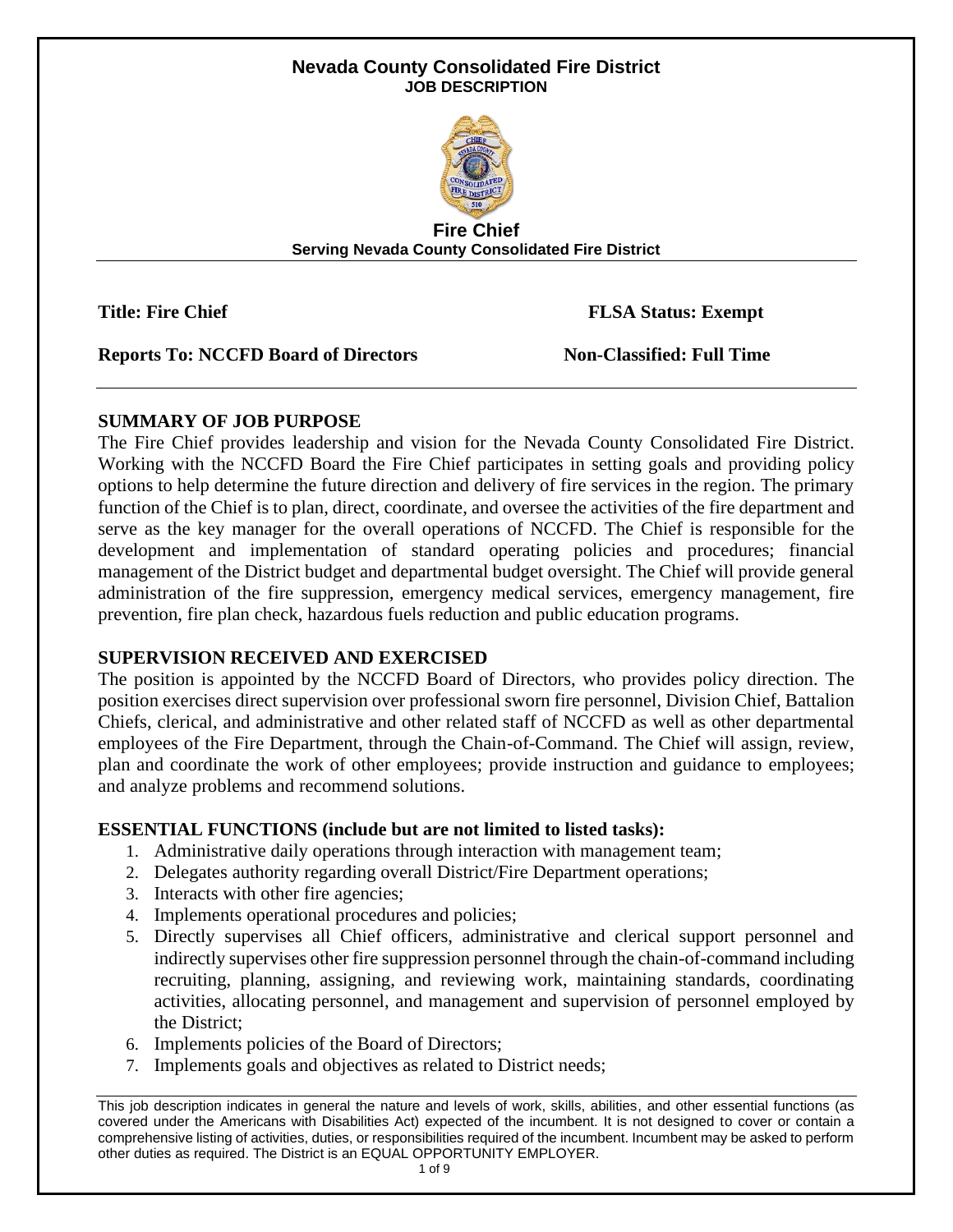- 8. Implements Fire District budget and monitors District expenses and revenues;
- 9. Attends NCCFD Board of Directors meetings;
- 10. Attends City Council and Board of Supervisor's meetings, when required;
- 11. Enforces Fire District Ordinances and appropriate State law;
- 12. Enforces codes and laws pertaining to fire control and fire hazards;
- 13. Enforces District/Department rules and regulations;
- 14. Enforces state and federal mandated requirements;
- 15. Participates in labor relations;
- 16. Performs other related duties as assigned.

### **Knowledge of:**

- 1. Administrative principles and methods, including goal setting, program and budget development and implementation, organization and management of work and personnel administration;
- 2. Functions and responsibilities of a municipal/urban interface fire department;
- 3. Principles, practices, methods and techniques of modern fire suppression, rescue, and prevention activities;
- 4. Federal, state, and local laws, rules, ordinances, and regulations related to fire suppression and prevention;
- 5. Use of the incident command system;
- 6. Local and regional planning, including annexations.

#### **Ability to:**

- 1. Act in a cost conscious and analytical manner in the development of policy options to address service and operational issues.
- 2. Be a team player who can work effectively with the Board, City Councils, Board of Supervisors, and County Chiefs.
- 3. Develop and keep the respect of others through honesty, integrity and delivering on commitments.
- 4. Motivate, mentor and coach subordinate staff.
- 5. Coordinate when necessary, elements of personnel matters in the course of being a direct supervisor and resource for Chief Officers.
- 6. Communicate effectively in a variety of public, governmental, civic, and emergency environments, both orally and in writing.
- 7. Work in a changing weather environment.
- 8. Manage employee MOUs and related human resource matters.
- 9. Prepare, present, and implement an annual budget.
- 10. Use independent judgment in frequently non-routine situations.
- 11. Respond to emergencies and serve in a command level position.
- 12. Make effective decisions in high stress situations related to major risk of injury or death to self, staff, or public.
- 13. Comprehend and correctly use a variety of informational documents including purchase orders, budget, staff reports, personnel records, performance appraisals, fire reports, telephone calls, job applications and billing invoices;

This job description indicates in general the nature and levels of work, skills, abilities, and other essential functions (as covered under the Americans with Disabilities Act) expected of the incumbent. It is not designed to cover or contain a comprehensive listing of activities, duties, or responsibilities required of the incumbent. Incumbent may be asked to perform other duties as required. The District is an EQUAL OPPORTUNITY EMPLOYER.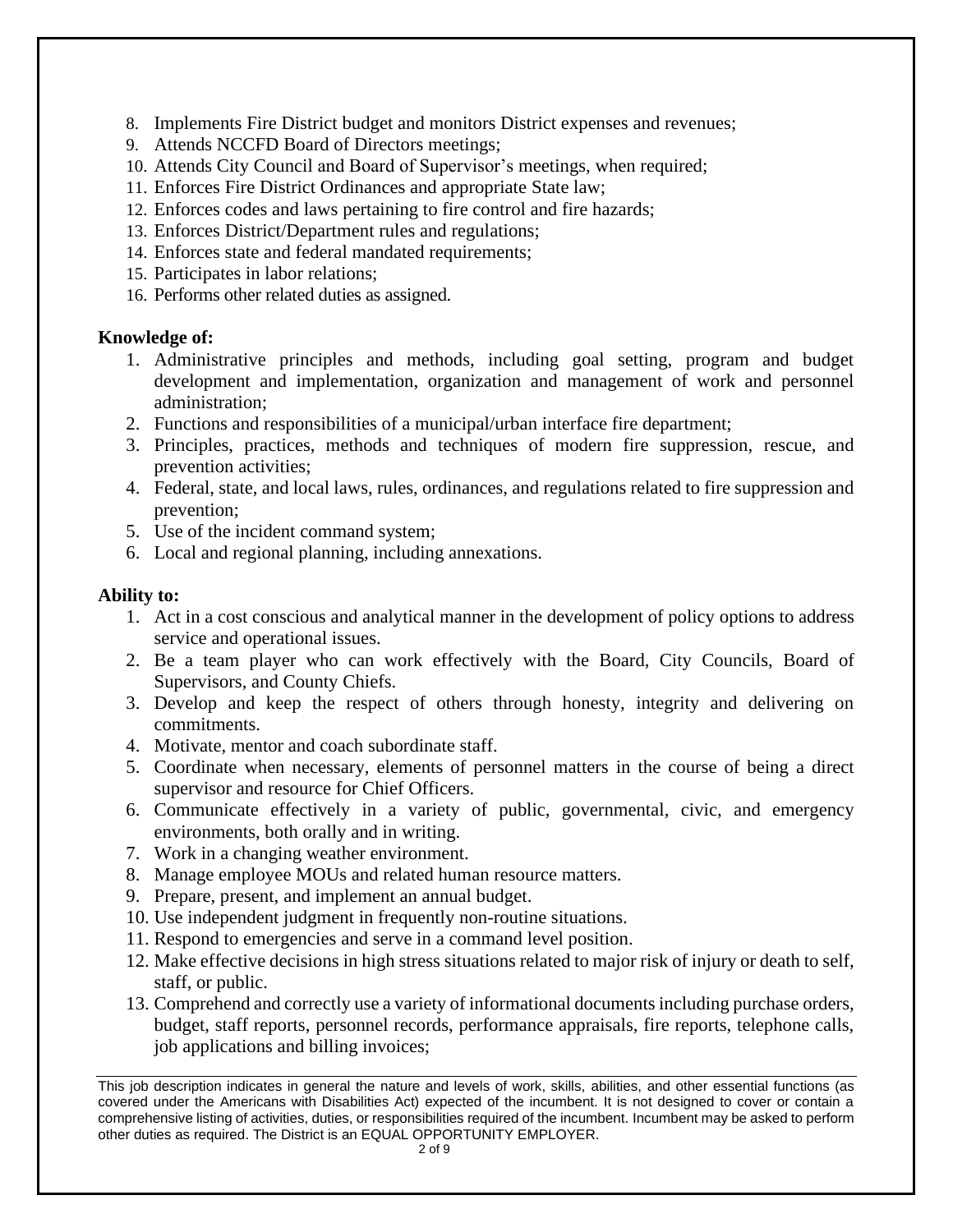- 14. Comprehend a variety of reference materials including policy manual, standard operating procedures, law books, and equipment drawings; utilize and interpret basic technical engineering, legal, accounting, mechanical, personnel and marketing terminology.
- 15. Prepare budget, staff reports, memos, purchase orders, performance appraisals, news releases and letters.

# **QUALIFICATIONS**

To perform this job successfully, an incumbent must be able to perform all essential duties satisfactorily. The requirements listed below are representative of the knowledge, skill and/or ability required to perform the job. Reasonable accommodations may be made to enable individuals with disabilities to perform the essential functions. A typical way to obtain the knowledge, skills, and ability to perform this job is:

# **EXPERIENCE**

Requires at least ten years of increasingly responsible emergency services administration and supervisory experience; three at the supervisory and executive officer level, which has afforded the opportunity to become familiar with all phases of emergency services including: budgeting, supervision, personnel, organizational structure, and operations. This is an executive position requiring extensive management experience. Each applicant will be evaluated based on proven track record and accomplishments.

# **CERTIFICATES and LICENSES**

Possession of a valid California driver's license,

Current CPR and First Aid card

California State Chief Officer, Chief Fire Officer Certification or NFA Executive Fire Officer is required; Chief Fire Officer designation from the Center for Public Safety Excellence (CPSE) is acceptable.

Incident Command Systems (ICS) 300 and 400 National Incident Management System (NIMS) 700 and 800

# **EDUCATION**

AA or AS Degree in a related field. BA or BS Degree in a related field highly desired. Any combination of education and experience which would satisfy the above requirements.

# **OTHER**

Pass background investigation prior to hire date.

Pass a fitness-for-duty medical exam prior to hire date.

Reside within 15 minutes of the District within 180 days of employment, based upon the availability of affordable housing.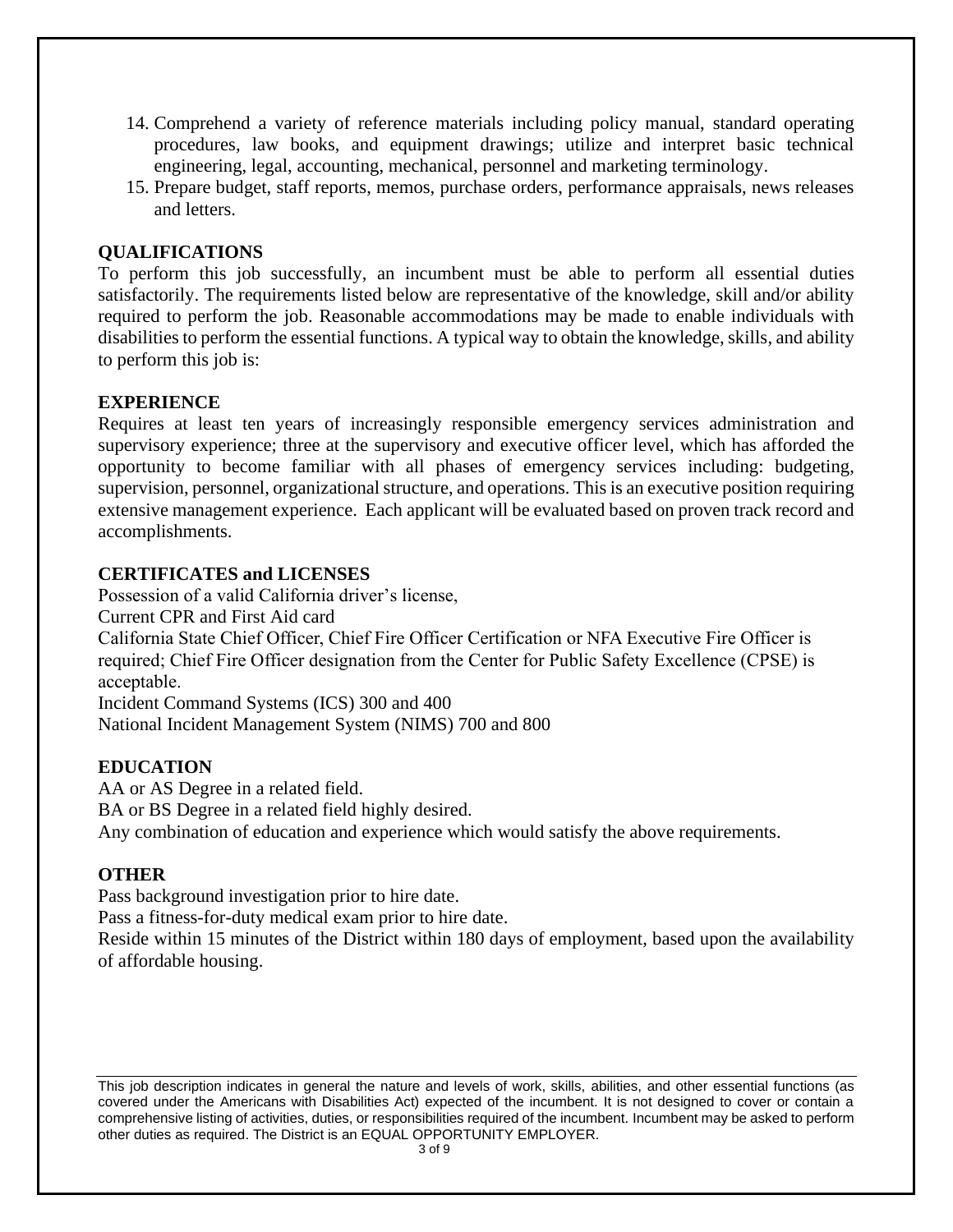### **LANGUAGE SKILLS**

Ability to read, write and communicate in English at a level required for successful job performance. Effectively present information and respond to questions from elected officials, managers, employees, and the general public.

## **MATHEMATICAL SKILLS**

Ability to use and understand basic and more complex mathematical concepts such as: adding, subtracting, multiplying, dividing, fractions, percentages, and statistics.

## **REASONING ABILITY**

Ability to apply common sense and understanding to carry out instructions furnished in writing, orally or in diagram form; analyze and resolve problems involving a variety of situations, using standard industry and departmental processes and/or procedures. Ability to define problems collects data, establish facts, and articulate valid conclusions; and interpret an extensive variety of regulatory and technical instructions.

#### **PHYSICAL DEMANDS**

The physical demands described here are representative of those that must be met by an employee to successfully perform the essential functions of this job.

While performing the duties of this job the employee is regularly required to stand, walk, sit, drive, use hands and fingers, handle or feel, reach with hands and arms, grasp, hold, and manipulate office equipment and talk and hear; required to operate a variety of automated office machines, including personal computer, copier, fax machine, telephone, and peripheral equipment and required to operate a variety of fire apparatus, vehicles and tools, including two-way radio, self-contained breathing apparatus, portable radio, and cellular phone. Exert a moderate to considerable amount of force to climb ladders and stairs, work in high places, lift, carry push, pull, or otherwise move very heavy objects.

The employee will be required to stoop, crawl, crouch, balance, and climb. Specific vision ability required by this job includes close vision, color vision, peripheral vision, depth perception and ability to adjust focus with or without ocular aids and ability to perceive odors immediately.

#### **WORKING ENVIRONMENT**

The work environment includes working in an office setting with associated noise from office equipment, building HVAC, adjacent roadway activity and other employees. Work requires the ability to work in high places, work outside or inside in all weather conditions, under hazardous conditions and in closely confined areas; possibility exists of being subject to hazards such as heat, odors, toxic agents, noise, smoke, wetness, humidity, dust, disease, machinery, explosives, violence, and electrical currents. Employee may work in all elements and conditions of a wildland, structure, or vehicle fire. Subject to being called back when off duty.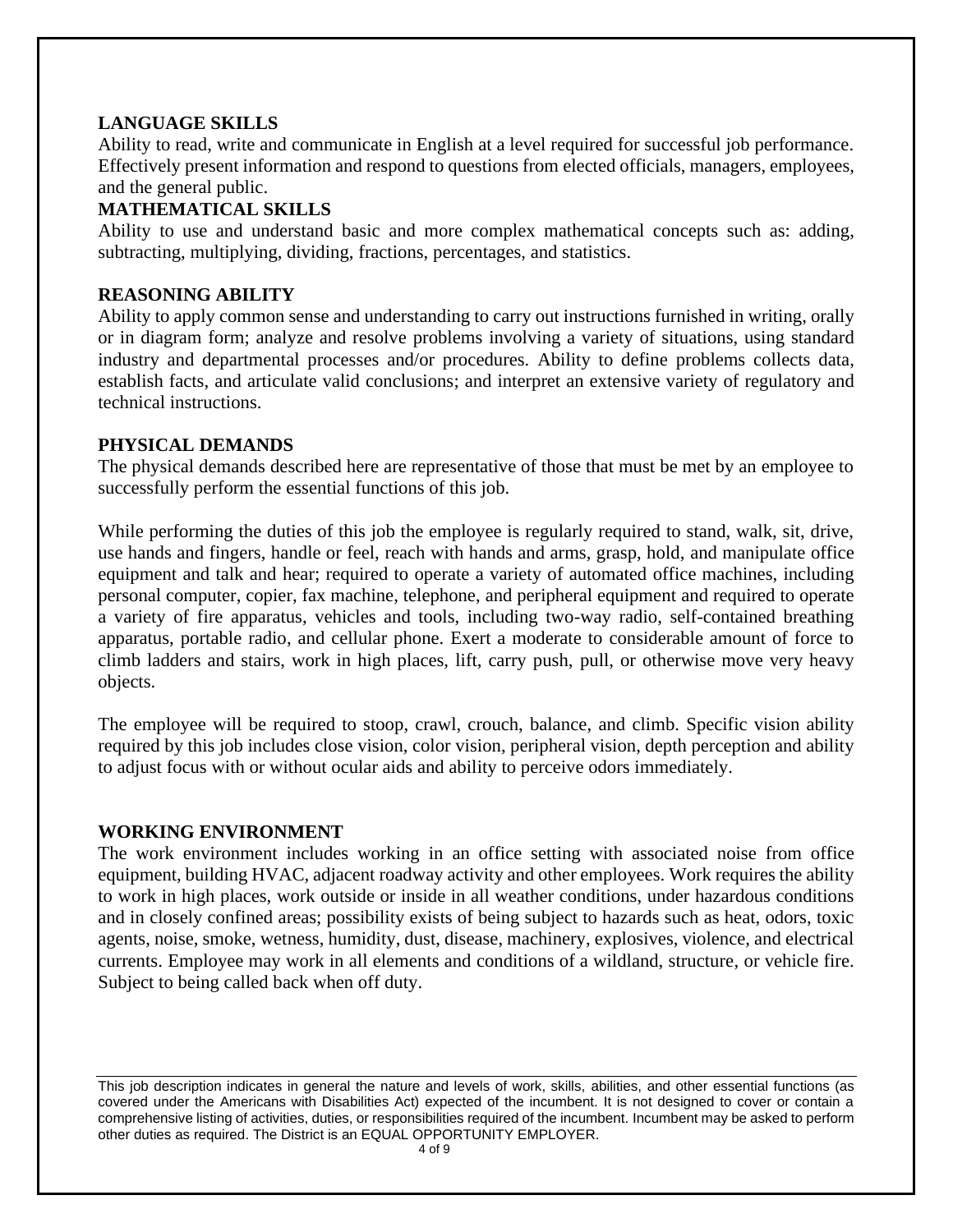#### **GENERAL**

The District reserves the right to revise or change classification duties and responsibilities as the need arises. This description does not constitute a written or implied contract of employment.

I have read and understand the contents of this job description, and I have received a copy of this job description for my records.

Print Name:

Signature: Date: Date: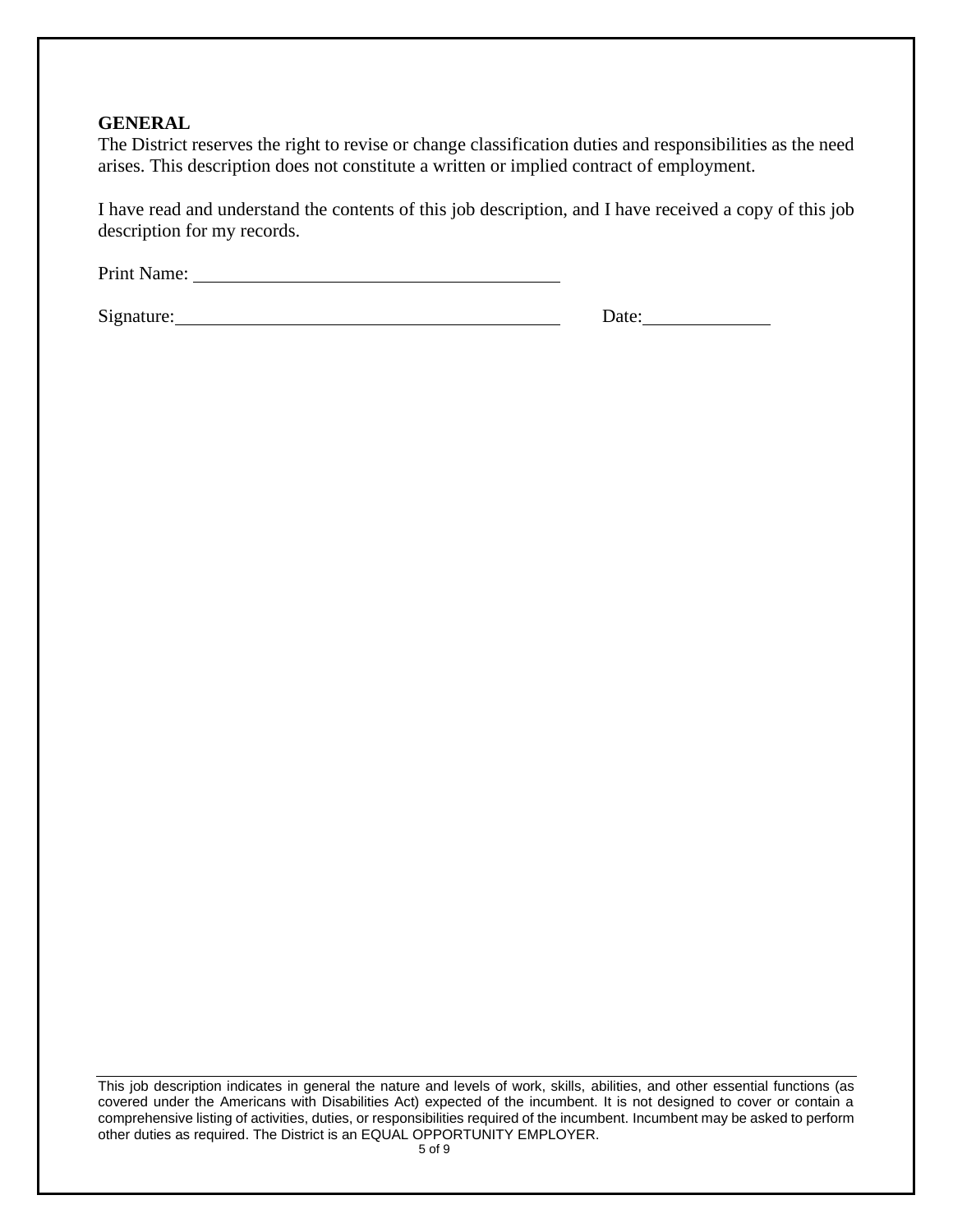# **Compensation (For Consideration)**

The annual salary range for the Fire Chief Position is \$150,009.60 to \$195,000.00 (Starting salary DOQ)

Benefits include:

## **Health Insurance:**

District agrees to pay the offered HSA accounts premiums and annual overall deductible (not the same as out of pocket), combined total not to exceed the amounts outlined below. Monthly premiums in excess of amounts outlined below will the responsibility of the EMPLOYEE. The annual overall deductible co-share amount will be determined by reducing the amounts outlined below by the monthly premium of the selected HSA plan multiplied by 12 months. The annual overall deductible co-share shall not exceed the amount outlined in the selected HSA plan, or allowable by law. Contributions made above the amounts specified herein will be the responsibility of the EMPLOYEE. Income tax and penalties associated with contributions over the federal pre-tax limit will be the responsibility of the EMPLOYEE. The annual overall deductible co-share will be paid as follows: a) first payroll in January (4 months), April (3 months), July (3 months) and October (2 months), or b) in January (12 months) upon request, or c) policy year to date balance upon request. Mid-term new hires and terminations will receive HSA co-share payments prorated based on health insurance coverage start or end dates. Terminating employment prior to the end of the policy year will pay back a prorated co-share amount. Note: Benefits outlined in this section may change for life changing events that effect insurance coverages (e.g., marriage).

District and the EMPLOYEE agree to a combined cap on the contribution rate paid by NCCFD. The combined cap for medical, vision, and dental shall be \$1,693.58 per employee per month.

# **Life Insurance:**

NCCFD agrees to provide life insurance for each employee in the minimum amount of \$100,000.00. This is provided at no cost to the employee. Once the employee reaches age 65, the policy is reduced by the insurance company according to their age reduction rules and actuarial justifications to 65% of NCCFD's life insurance policy, and at age 70 it reduces to 50% of NCCFD's life insurance policy.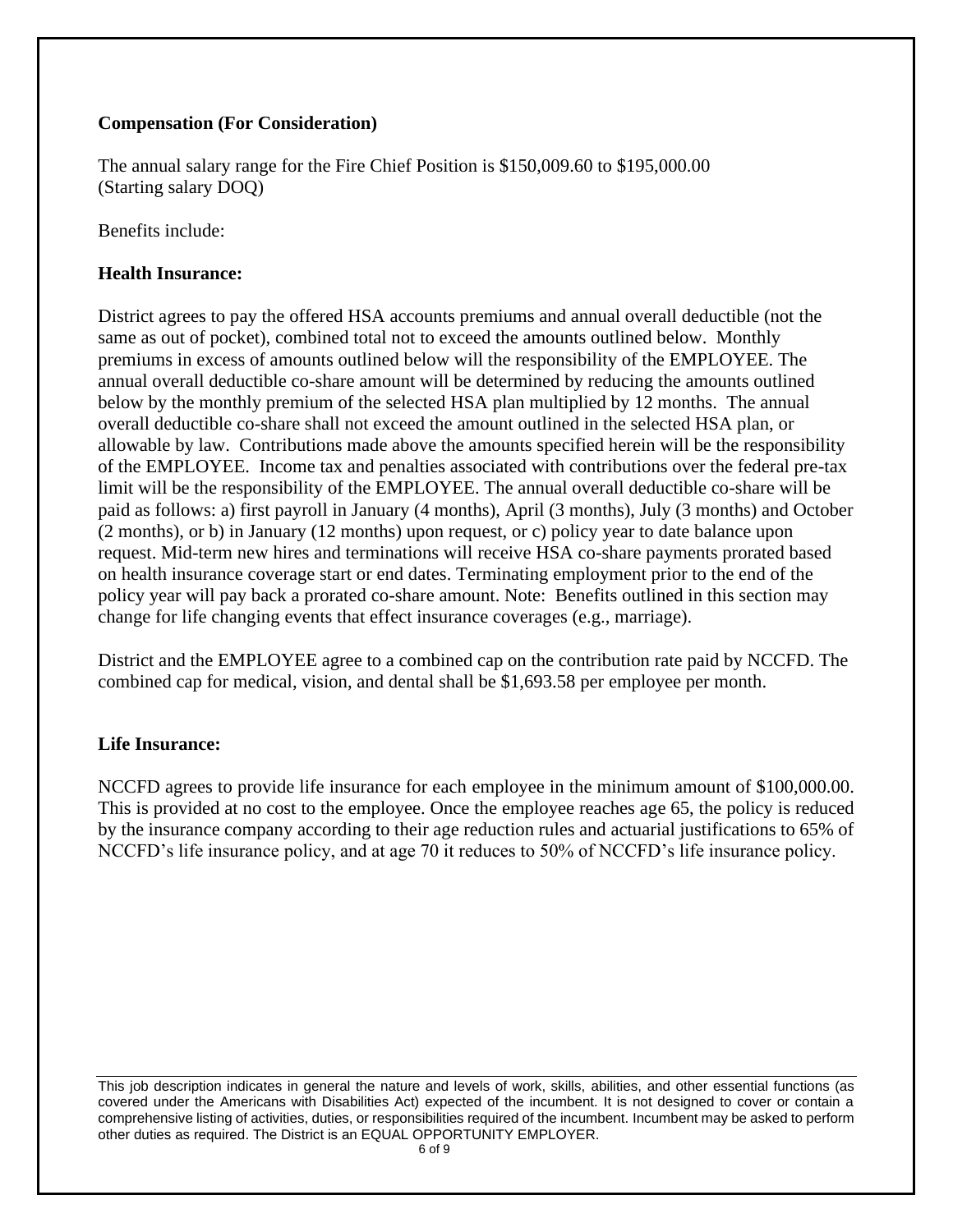### **Pension Benefits:**

NCCFD shall continue as a member of the Public Employee's Retirement System (PERS) and includes the following benefits.

| Section 20042 | One-year final compensation for classic members. Highest average annual<br>compensation over a three-year period for new members. |
|---------------|-----------------------------------------------------------------------------------------------------------------------------------|
| Section 20965 | Credit for unused sick leave                                                                                                      |
| Section 21573 | Fourth Level of 1959 Survivor Benefit                                                                                             |
| Section 21025 | Public Service Credit for Employees of an Assumed Agency                                                                          |

NCCFD will pay the employer contribution rate to the extent and limits required by the Public Employees' Retirement System.

**"Classic Members" to PERS: 3% @ 55**

Final Retirement based on one year highest final compensation for classic members. Employee contributes 9%.

Should the employee be required to pay above the current 9% employee contribution rate, NCCFD agrees to meet with Employee.

**"New Members" to PERS: 2.7% @ 57**

Final Retirement Compensation based on Highest Three-Year Average. Employee required to pay the applicable employee contribution towards the PERS retirement cost. This cost is established by PERS and may change.

CalPERS defines "new members" as:

(1) A new hire who is brought into CalPERS membership for the first time on or after January 1, 2013, and who has no prior membership in any other California public retirement system.

(2) A new hire who is brought into CalPERS membership for the first time on or after January 1, 2013, and who is not eligible for reciprocity with another California public retirement system.

(3) A member who established CalPERS membership prior to January 1, 2013, and who is hired by a different CalPERS employer after January 1, 2013, after a break in service of greater than six months.

Contributions by employees will be payroll deducted each pay period and paid to the Public Employees Retirement System (PERS).

This job description indicates in general the nature and levels of work, skills, abilities, and other essential functions (as covered under the Americans with Disabilities Act) expected of the incumbent. It is not designed to cover or contain a comprehensive listing of activities, duties, or responsibilities required of the incumbent. Incumbent may be asked to perform other duties as required. The District is an EQUAL OPPORTUNITY EMPLOYER.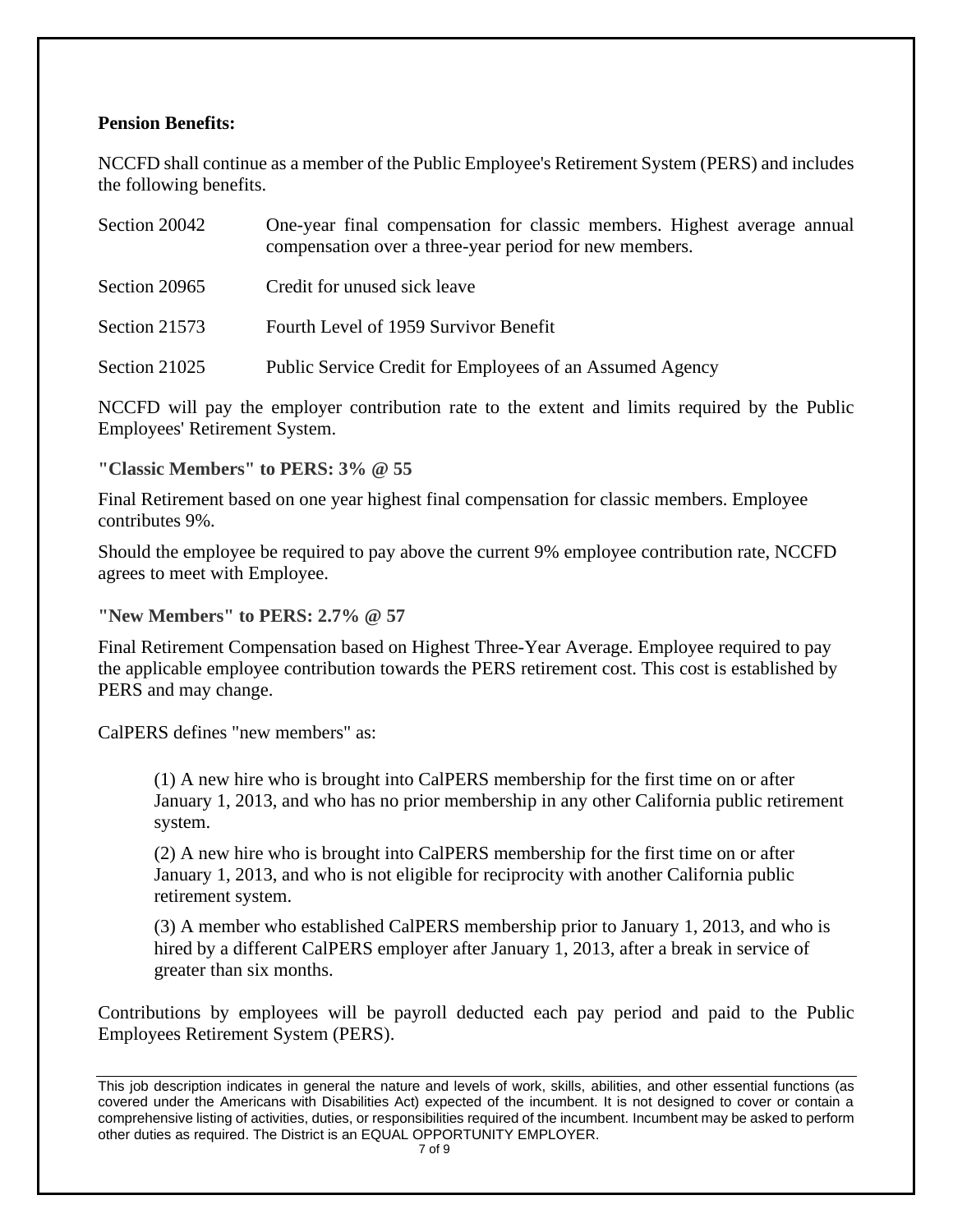In no event will NCCFD require the employee to pay more than the maximum employee contribution.

NCCFD reserves the right to re-open to discuss the amending or changing Pension Benefit contracts at any time for any reason but shall meet and confer with Employee prior to taking any type of action.

## **Executive Time Off (ETO):**

Annual allowance of 120 hours, with ability to sell back 50 hours per fiscal year.

### **Sick Leave:**

NCCFD shall provide sick leave accrual for use by employees for injury or illness to the employee or family as defined in California Labor Code section 245.5. Accrued sick leave may also be used as bereavement leave in the event of the death of a family member. Accrued sick leave may also be used for Paternity/Maternity leave per California's Family and Medical Leave Act. There will be no payout for accrued sick leave in the event of separation from employment.

NOTE: There is no cap on accruing sick leave hours. The accrual rate shall be as follows:

| Accrual hours           | <b>Accrual hours</b> |  |
|-------------------------|----------------------|--|
| per pay period per year |                      |  |
| 4.616                   | 120                  |  |

# **Vacation:**

Employees shall be entitled to accrue earned vacation leave according to the following schedule**.** If the employee reaches the maximum vacation balance, based on years of service, they shall not accrue further vacation leave hours until such time that they reduce their vacation hours below the maximum balance listed below.

| <b>Years of Service</b> | Accrual hours  | <b>Accrual hours</b> | Maximum    |
|-------------------------|----------------|----------------------|------------|
|                         | per pay period | per year             | balance    |
| $0 - 5$                 | 3.077          | 80                   | 120        |
| $6 - 10$                | 4.616          | 120                  | 160        |
| $11+$                   | 6.154          | 160                  | <b>200</b> |